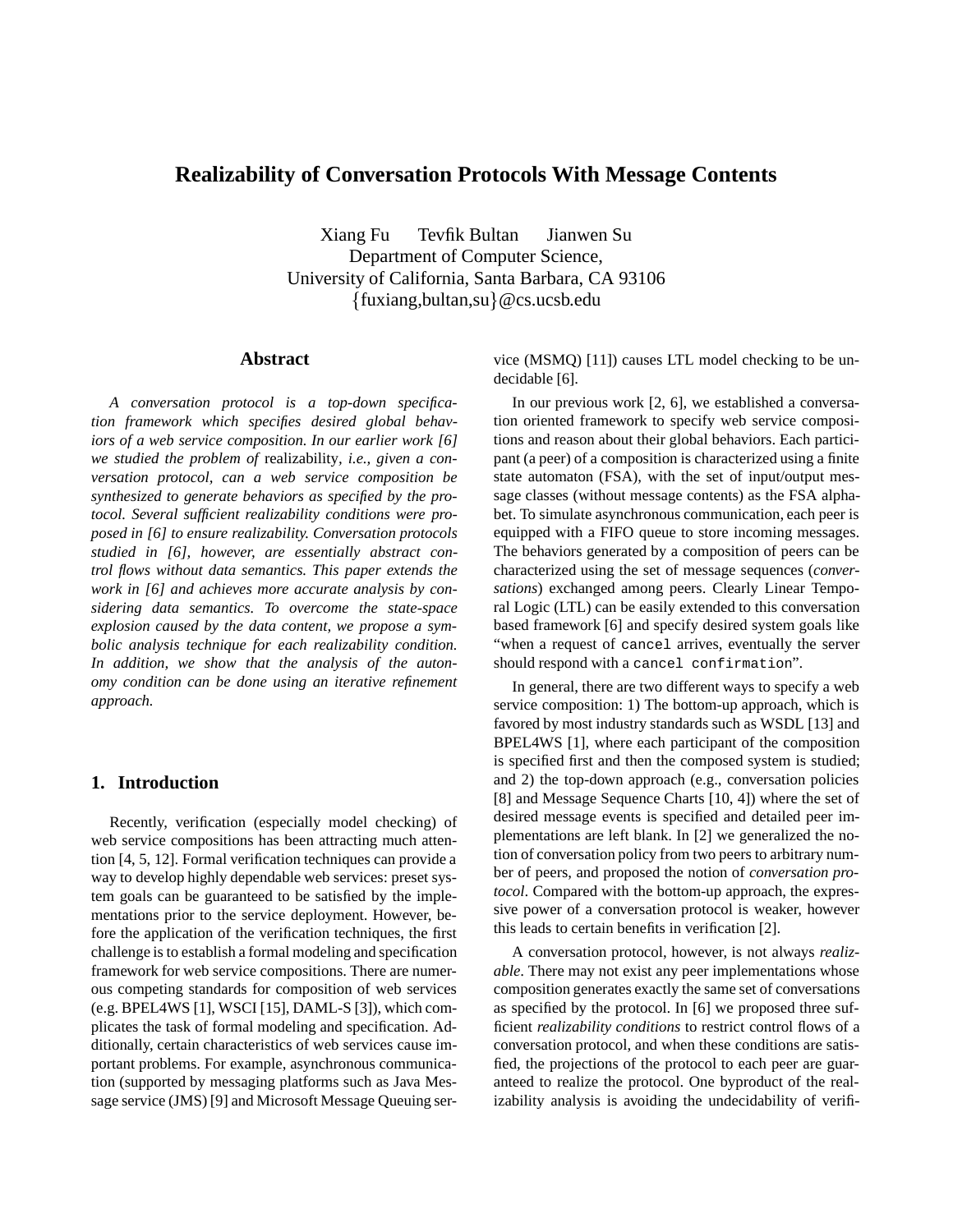cation problems caused by the asynchronous communication. Our realizability analysis leads to a 3-step specification and verification strategy: 1) A web service composition is specified using a realizable conversation protocol. 2) Desired LTL properties are verified on the conversation protocol. 3) The conversation protocol is projected to each peer, and the composition of these peer implementations will preserve the LTL properties that are previously verified.

**Contributions of the present paper:** While the framework presented in [2, 6] introduces the concept of conversation protocol and realizability conditions, it is still a step away from practical web service applications since the message contents and the data semantics are ignored. It is interesting to raise the following question: can the realizability analysis in [6] work when data semantics is associated with a conversation protocol? Or, to be more precise, given a *guarded* conversation protocol where each transition in the protocol is equipped with a *guard* to manipulate data, let *skeleton* be the standard guardless conversation protocol generated from the guarded protocol by removing all data and guards. If the skeleton is realizable, does it imply that the guarded conversation protocol is realizable? This paper answers the above questions, and also provides symbolic analysis techniques for the realizability conditions.

This paper is organized as follows. Section 2 lays out the formal definition of conversation based framework for web service compositions. Section 3 introduces a light-weight skeleton analysis for guarded conversation protocols. Section 4 presents the error-trace guided refined analysis for the autonomy condition. Section 5 briefly discusses the symbolic analysis for the other two realizability conditions. Section 6 concludes the paper.

### **2. A Formal Specification Framework**

This section presents a conversation oriented framework to specify web service compositions. As we mentioned earlier, a web service composition can be described in a bottom-up or top-down fashion. Both specification approaches are based on a notion called "Guarded Finite State Automata" (GFSA), which incorporates data semantics into the framework. In this section, we begin with the introduction of composition schema, the interconnection pattern of a web service composition. Then we introduce GFSA, based on which we present both the top-down and bottomup specification approaches. Finally we define the notion of realizability.

### **2.1. Composition Schema**

A *composition schema* is a tuple  $(P, M, \Sigma)$  where P is a finite set of peers, M is a finite set of message classes, and  $\Sigma$ 



is a (finite or infinite) set of of messages. Generally a composition schema defines the composition infrastructure of a set of web services. Each message class  $c \in M$  is transmitted on one peer to peer channel, and each message class has a finite set of attributes where each attribute has a static data type such as integer, boolean, enumerated, or character. Each message  $m \in \Sigma$  is an *instance* of some message class in M.

For example, the diagram on the left side of Figure 1 defines a composition schema for an online-store web service composition. There are three peers, *Store*, *Bank* and *Warehouse*. Message classes, such as Order, Bill, and Payment, are transmitted among these three peers. In the rest of this paper, we assume that message classes Bill, Payment and Receipt have two integer attributes id and amount, and the rest of message classes in Figure 1 has one attribute id only. As a message is an instance of a message class, it is written in the form of "class(contents)". For example,  $\mathbf{B}(100, 2000)$  stands for a Bill whose id is 100 and amount is 2000. Here Bill is represented using its capitalized first letter **B**. Finally notice that in this paper message contents are "flattened". A version of our model with more complex type support such as XML Schema [16] is presented in [5].

#### **2.2. Top-down approach: Conversation Protocol**

A *(guarded) conversation protocol* is a tuple  $\langle (P, M, \Sigma), \mathcal{A} \rangle$ , where  $(P, M, \Sigma)$  is the composition schema, and <sup>A</sup> is a Guarded Finite State Automaton (GFSA). Figure 1 shows an example guarded conversation protocol where the diagram on the right side is its GFSA specification.

A GFSA is a tuple  $(M, \Sigma, T, s, F, \Delta)$ , where M and  $\Sigma$ are the set of message classes and messages respectively, T is a finite set of states,  $s \in T$  is the initial state,  $F \subseteq T$  is a set of final states, and  $\Delta$  is the transition relation. Each transition  $\tau \in \Delta$  is of the form  $\tau = (s, (c, g), t)$ , where  $s, t \in T$ are the source and the destination states of the transition  $\tau$ ,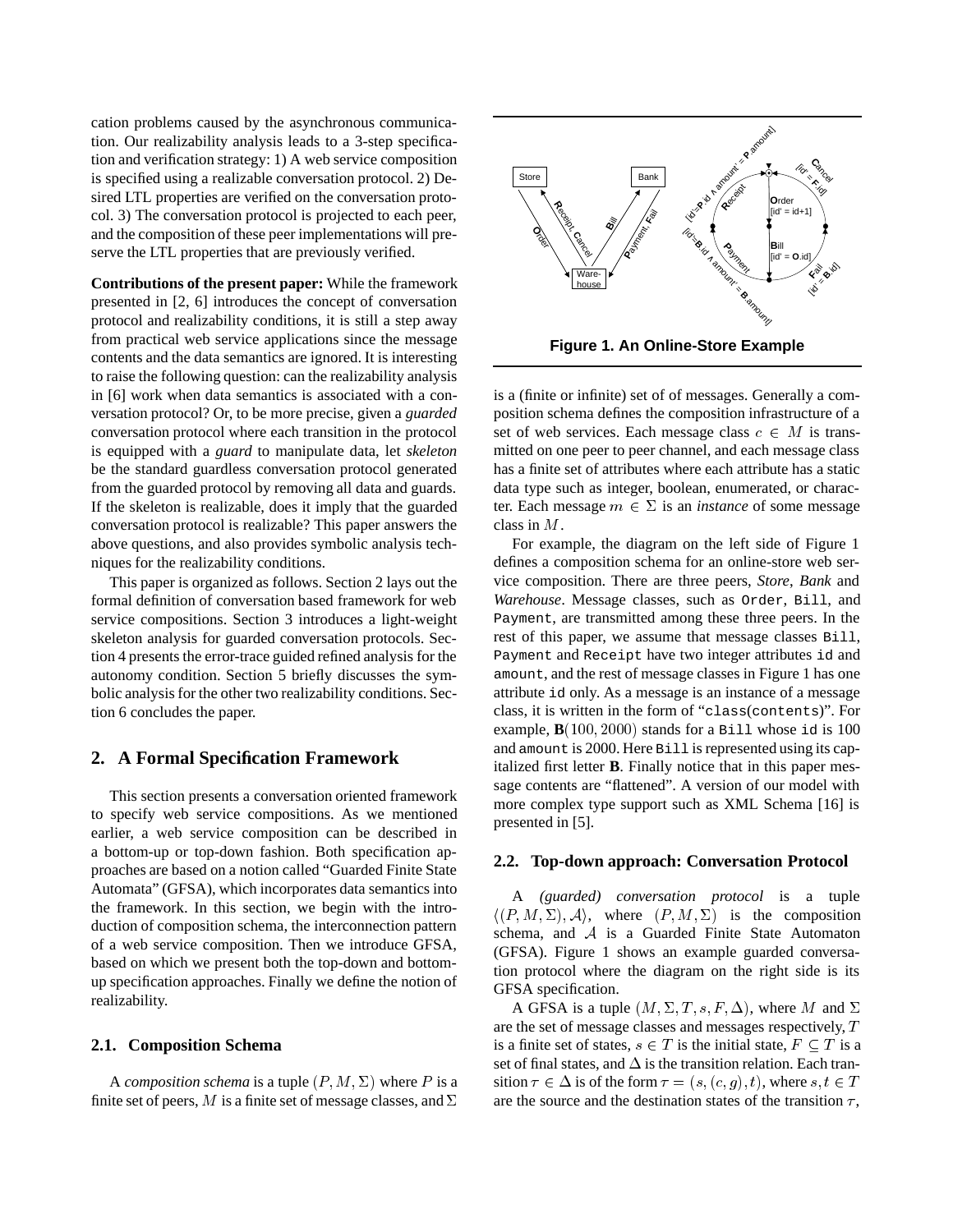$c \in M$  is a message class and q is the *guard* of the transition. The guard of a transition expresses the relationships between the message that is being sent and the last message of each class that is sent or received by the sender of the message being sent. For example, the guard of the transition to send Order is: Order.id' = Order.id+1, which intends to increment the value of attribute id by 1 whenever a new Order message is sent. In a guard, a *primed* message attribute stands for its "next value" after execution of the transition, and a *non-primed* attribute stands for the value of this attribute in the "latest" message of that message class. (If for a message class there is no instance received or sent yet, then attribute values for that message class are initialized nondeterministically.)

**Example 2.1** The guarded conversation protocol in Figure 1 describes the following scenario: an order is placed by *Store* to *Warehouse*, and then *Warehouse* sends a Bill to the *Bank*. The *Bank* either responds with the Payment or rejects with a Fail message. Finally *Warehouse* issues a Receipt or a Cancel message. The guards determine the contents of the messages. For example, the id and amount of each Payment must match those of the latest Bill message.

It is straightforward to define the automata configuration and the derivation relation between configurations for a GFSA. Based on the derivation relation, the notion of a run and accepted words can be defined. Details can be found in the complete version of this paper [7]. For example, one possible word accepted by the GFSA in Figure 1 is:

$$
O(0), B(0,100), P(0,100), R(0,100), O(1), B(1,200), F(1), C(1)
$$

# **2.3. Bottom-up Service Composition**

Now we introduce the traditional bottom-up specification of the composition of a set of web services. A *web service composition* is a tuple  $S = \langle (P, M, \Sigma), A_1, \ldots, A_n \rangle$ , where  $(P, M, \Sigma)$  is the composition schema, and  $A_i$  is the peer implementation for peer  $p_i$ , where  $i \in [1..n]$  and  $n = |P|$ . Each  $A_i$  is a GFSA that is slightly different than the GFSA used to specify a conversation protocol. In  $A_i$ there are two types of transitions: 1) send-transition, which sends out a message and has a guard to determine the contents of the message being sent, and 2) receive-transition, which consumes a message from the input queue. Send and receive-transitions are denoted using "!" and "?", respectively. Figure 2 shows an example web service composition which "implements" the conversation protocol in Figure 1.

Next we present the notion of "conversation" to capture the global behaviors that are generated by a web service composition. Given a web service composition  $S =$ 



 $\langle (P, M, \Sigma), \mathcal{A}_1, \ldots, \mathcal{A}_n \rangle$ , where  $n = |P|$  and  $k = |M|$ , a *global configuration* of S is a  $(2n + 3)$ -tuple of the form

$$
(Q_1,t_1,...,Q_n,t_n,w,\vec{s},\vec{c})
$$

where for each  $j \in [1..n], Q_j \in (\Sigma_i^i)^*$  is the queue content of peer  $p_j$  (where  $\Sigma^i_j$  is the set of input messages of peer  $p_j$ ),  $t_j$  is the state of  $p_j, w \in \Sigma^*$  is the global watcher which records the sequence of messages that have been transmitted, and message vectors  $\vec{s}$ ,  $\vec{c}$  record the latest *sent* and *consumed* instances (resp.) for each message class. Basically a global configuration can be regarded as a "snapshot" of the system state of a web service composition. We can naturally define a derivation relation between two configurations  $\gamma$  and  $\gamma'$ , written as  $\gamma \rightarrow \gamma'$ , if from  $\gamma$  some peer sends out a message, or consume a message, and the whole system advances into the configuration  $\gamma'$ . (Detail definition can be found in [7].) We say a word  $w \in \Sigma^*$  is a *conversation* of  $S$  if we can find a sequence of configurations  $\gamma_0 \rightarrow \gamma_1 \rightarrow \ldots \rightarrow \gamma_j$  such that  $\gamma_0$  is the initial configuration, and  $\gamma_i$  is a "final configuration" where each peer is in a final state and all input queues are empty. Let  $\mathcal{C}(\mathcal{S})$ denote the set of conversations of a web service composition S. We say that S *realizes* a conversation protocol  $P$  if  $C(S) = L(\mathcal{P})$ . A conversation protocol  $\mathcal P$  is *realizable* if there is a web service composition that realizes  $P$ .

# **3. Skeleton Analysis**

Our previous work [6] introduced a realizability analysis for guardless conversation protocols where data semantics are abstracted away. This section investigates the following question: Can the results in [6] be applied to a guarded conversation protocol by analyzing its "skeleton"? We first briefly introduce the realizability conditions defined in [6], and then present the skeleton analysis.

#### **3.1. Previous Work**

We start with three motivating examples (non-realizable guardless conversation protocols) for realizability condi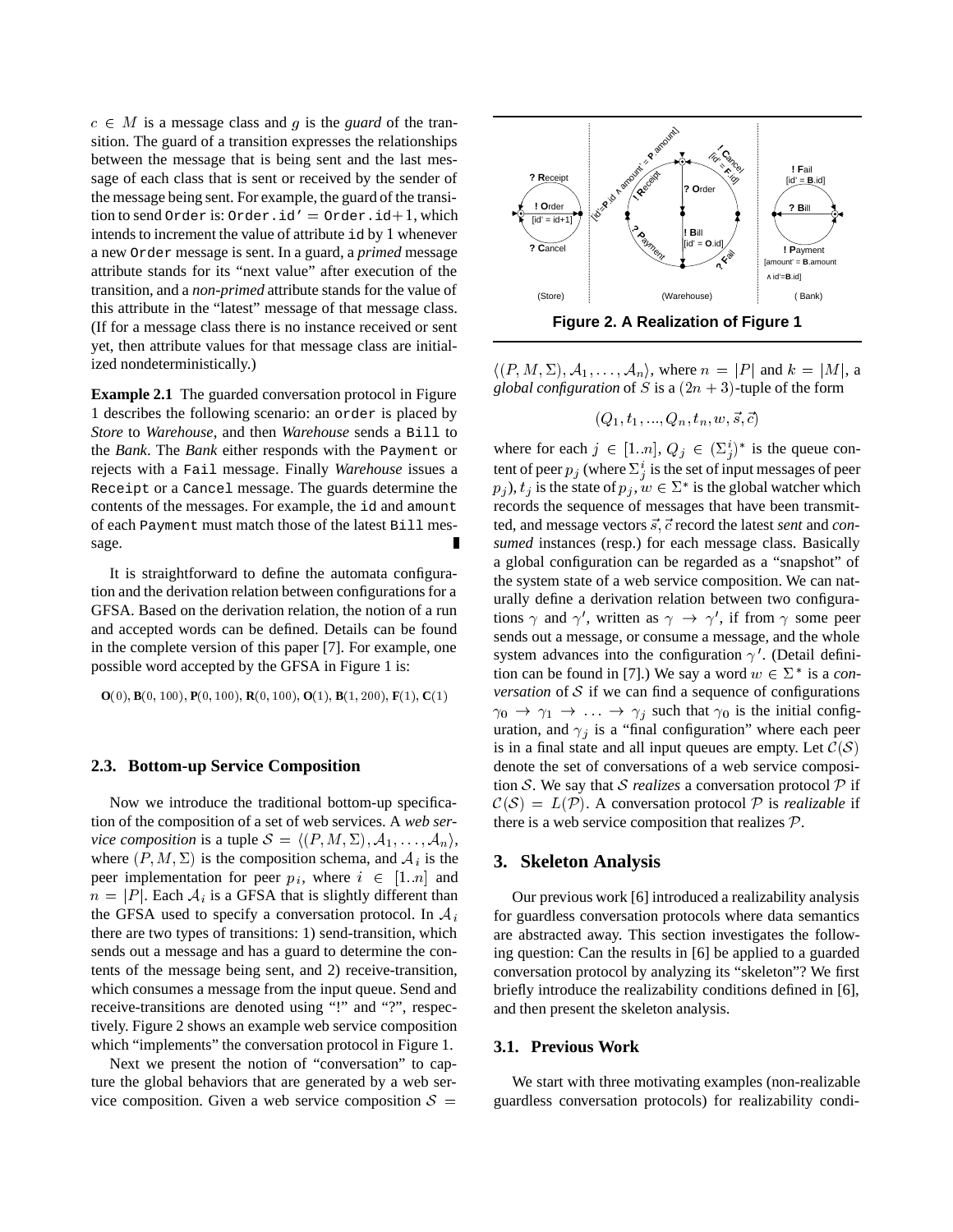tions. The protocol at Figure 3(a) specifies a single conversation  $\alpha\beta$ , and the subscript of each message class describes its sender and receiver, e.g.,  $\alpha$  is from peer A to B. Obviously Figure 3(a) is not realizable, because any implementation of peers  $A, B, C, D$  which generates  $\alpha\beta$  can generate  $\beta \alpha$  as well. Similarly Figure 3(b) is not realizable since it does not allow the conversation  $\gamma \alpha$ . Figure 3(c) is more interesting. According to the protocol, peer  $A$  and  $B$  can take the left and right branch of Figure 3(c) respectively, without noticing the other peer is taking a different branch. Here A first sends out the message  $\alpha$ , and  $\alpha$  is stored in the queue of B; then B sends out  $\beta$ , and  $\beta$  is stored in the queue of A. Peer  $A$  and  $B$  consume the messages in their queues, and finally B sends out message  $\gamma$ . Hence a conversation  $\alpha\beta\gamma$  is produced by the peer implementations, however, it is not allowed by the conversation protocol shown in the Figure 3(c).

In [6], we proposed three sufficient *realizability conditions* for guardless conversation protocols. A *guardless protocol* is a tuple  $\langle (P, M), \mathcal{A} \rangle$  where messages do not have any content (i.e., each message is completely specified by its message class), and  $A$  is a standard FSA. In [6], we showed that when the three conditions are satisfied, the projections of a guardless protocol to each peer are guaranteed to realize the protocol. In order to describe the realizability conditions, we need to define the projection and join operations. Given a message alphabet  $\Sigma = \Sigma_1 \cup ... \cup \Sigma_n$  which is the union of pairwise disjoint message sets  $\Sigma_1, ..., \Sigma_n$ , for any word  $w \in \Sigma^*$ , its *projection* to  $\Sigma_i$ , written as  $\pi_i(w)$ , is a word in  $\Sigma_i^*$ .  $\pi_i(w)$  is generated from w by deleting all messages that do not belong to  $\Sigma_i$ . Given n languages  $L_1, ..., L_n$  where for each  $i \in [1..n] : L_i \subseteq \sum_i^*$ , the *join* of  $L_1, ..., L_n$  is defined as follows:

$$
\Join(L_1, ..., L_n) = \{w \mid \forall i \in [1..n] : \pi_i(w) \in L_i\}.
$$

For a language  $L \subseteq \Sigma^*$ , its *join closure* is defined as: JOINC(L) =  $\bowtie (\pi_1(L), ..., \pi_n(L)).$ 

**1) Lossless join:** A guardless conversation protocol  $\langle (P, M), A \rangle$  is *lossless join* if the join closure of A is equivalent to A, i.e., JOINC( $L(A)$ ) =  $L(A)$ . We can check this property by projecting  $A$  to each peer, and then constructing the Cartesian product of all the projections, and then checking the equivalence between the Cartesian product and <sup>A</sup>.

**2) Synchronous compatibility:** Formally, a conversation protocol  $\langle (P,M), \mathcal{A} \rangle$  is *synchronous compatible* if the following formula holds:

$$
\forall w \in L^*(A), \ \forall i, j \in [1..|P|], \ \forall m \in M_i^{out} \cap M_j^{in} : \pi_i(wm) \in \pi_i(L^*(A)) \ \Rightarrow \ \pi_j(wm) \in \pi_j(L^*(A))
$$

Here  $L^*(A)$  is the prefix language of A, i.e.,  $L^*(A) =$  $\{w \mid w$  is a prefix of w', and  $w' \in L(\mathcal{A})\}$ . Given a guardless conversation protocol  $\mathcal{P} = \langle (P,M), \mathcal{A} \rangle$ , to check if it is



synchronous compatible, we construct the Cartesian product of the *determinized* projections of <sup>A</sup> to peers. If we cannot find a state in the Cartesian product such that a peer  $p_i$  is ready to send a message to peer  $p_j$  but peer  $p_j$  is not ready to receive the message,  $P$  is synchronous compatible.

**3) Autonomy:** A guardless conversation protocol is *autonomous* if for each peer  $p_i$  and each finite prefix w of a conversation, at most one of the following three conditions hold: a) the next transitions of  $p_i$  (including transitions that are reachable through  $\epsilon$ -transitions) are all send operations, b) the next transitions of  $p_i$  (including transitions that are reachable through  $\epsilon$ -transitions) are all receive operations, or c)  $p_i$  is in a final state.

In [6] we showed that a guardless conversation protocol is realizable if the above three conditions are satisfied. It is not hard to see that the conversation protocols at Figure 3(a), Figure 3(b), and Figure 3(c) violate the lossless join, synchronous compatibility, and autonomy respectively (while satisfying the other two conditions).

### **3.2. A Fourth Condition**

Given a GFSA  $A = (M, \Sigma, T, s, F, \Delta)$ , its skeleton, denoted as skeleton(A), is a standard FSA  $(M, T, s, F, \Delta')$ where  $\Delta'$  is obtained from  $\Delta$  by replacing each transition  $(s, (c, g), t)$  with  $(s, c, t)$ . Note that  $L(\text{skeleton}(\mathcal{A})) \subseteq M^*$ , while  $L(\mathcal{A})$  is a subset of  $\Sigma^*$ . For a guarded conversation protocol  $\mathcal{P} = \langle (P,M,\Sigma), \mathcal{A} \rangle$ , we can always construct a guardless conversation protocol  $\langle (P,M), \text{skeleton}(\mathcal{A})\rangle$  as defined in [2, 6]. We call this protocol the *skeleton protocol* of <sup>P</sup>.

Now, one natural conjecture is: If the skeleton protocol of a guarded conversation protocol is realizable, does this imply that the guarded protocol is realizable? In Figure 4 we give a counter example.

**Example 3.1** The guarded conversation protocol shown in Figure 4 has four peers  $A, B, C, D$ . There are two message classes in the system:  $\alpha$  is from A to B and  $\beta$  is from C to D. Both message classes have an attribute a. The protocol specifies two possible conversations  $\alpha(1)\beta(1)$ , and  $\beta(2)\alpha(2)$ . The skeleton of this protocol is realizable, however the protocol itself is not, because any implementation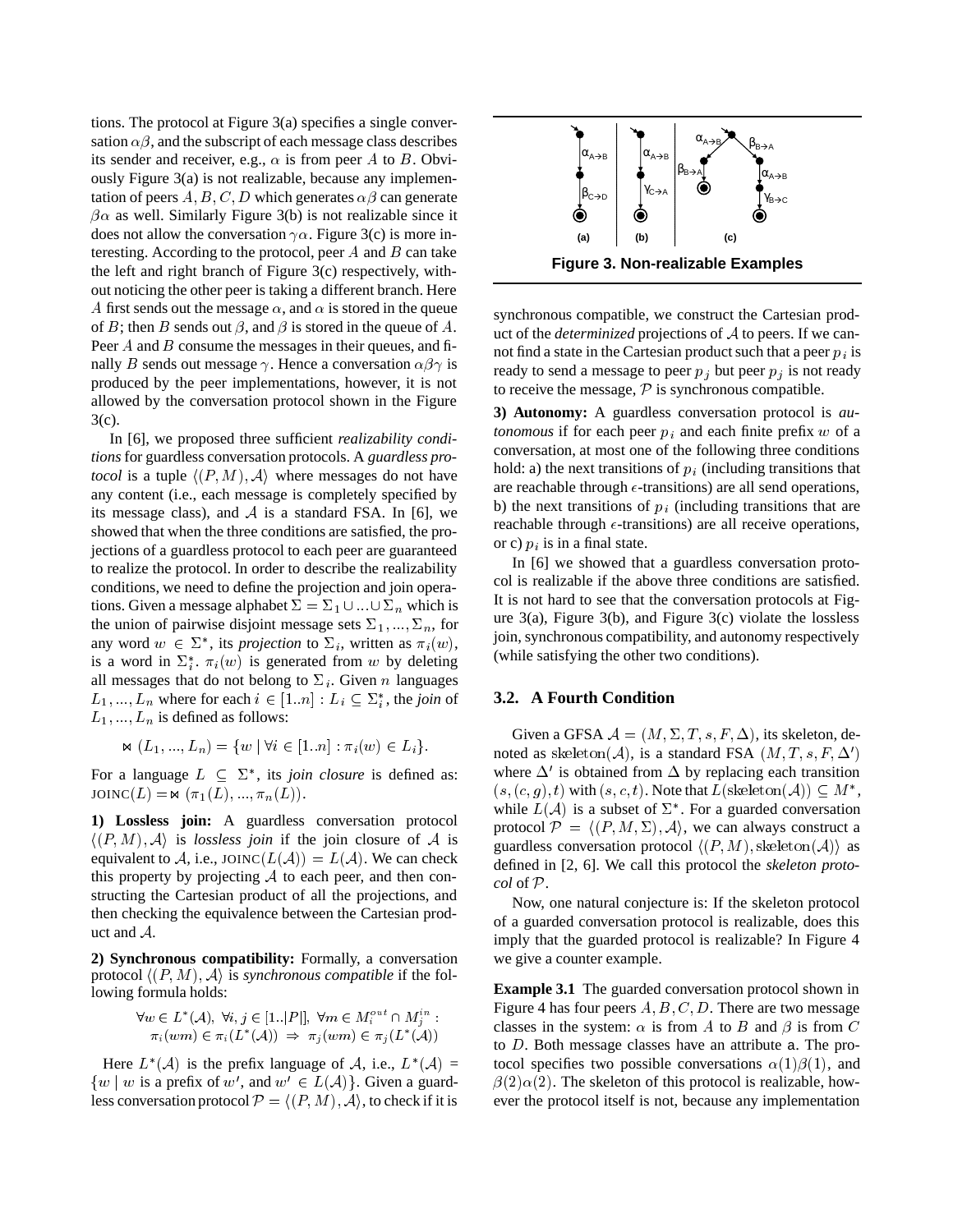

**Figure 4. A Counter Example**

that generates the specified conversations will also generate the conversation  $\beta(1)\alpha(1)$  as well.

Here we propose an extra condition that restricts the guards of a guarded conversation protocol.

**4) Deterministic Guards:** To check the deterministic guard condition, for each peer  $p_i$ , we analyze  $\pi_i(\mathcal{A})$ , the projection of A to peer  $p_i$ . We determinize  $\pi_i(\mathcal{A})$  as a guardless standard FSA, ignoring the guards. Each state in this determinized automaton corresponds to a set of states in  $\pi_i(\mathcal{A})$ . For each state in the determinized automaton we collect all the transitions which start from the the corresponding states in  $\pi_i(\mathcal{A})$  and are labeled with the same message class. We require that at each state for all send transitions at that state there can be at most one guard for each message class, i.e., if there are two send transitions with the same message class, their guards have to be identical. A guarded conversation protocol satisfies the deterministic guards condition, if such a check succeeds for each peer. It is not hard to see that Figure 4 violates the deterministic guards condition, because peer A has two different guards when sending out  $\alpha$ .

**Theorem 3.2** A guarded conversation protocol is realizable if it satisfies the deterministic guards condition, and its skeleton protocol satisfies the lossless join, synchronous compatibility and autonomy condition.

Based on the above theorem, we have a light-weight realizability analysis for guarded conversation protocols. We check the first three realizability conditions on the skeleton of a conversation protocol (i.e, without considering the guards), and then examine the fourth realizability condition by syntactically check the guards (but actually without analyzing their data semantics).

# **4. Refined Analysis of Autonomy**

Skeleton analysis may not be very precise. In Figure 5 we show a realizable conversation protocol where skeleton analysis fails. The alternating-bit protocol shown in Figure 5(a) consists of two peers A and B. Message class  $\alpha$  is request, and message class  $\beta$  is acknowledgment. Both message classes contain an "id" attribute. Message class  $\gamma$  is the end-conversation notification. The protocol states that the id attribute of requests from  $A$  alternates between  $0$  and 1, and every acknowledgment  $\beta$  must match the id. Obviously, when the protocol is projected to each peer, we still



get the same GFSA (except "!" and "?" are added for output/input transitions).

Let  $A_a$ ,  $A_b$ ,  $A_c$  be the three conversation protocols shown in Figure 5. It is not hard to see that, the projection of skeleton( $A_a$ ) to peer A does not satisfy the autonomy condition, because at state 3, there are both input and output transitions. However,  $A_a$  is actually autonomous. If we explore each configuration of  $A_a$ , we get  $A_b$ , the "equivalent" conversation protocol of  $A_a$ . The pair of values associated with each state in  $A_b$  stands for the id attribute of  $\alpha$ and  $\beta$ . It is obvious that  $\mathcal{A}_b$  satisfies the autonomy condition, and hence  $A_a$  should satisfy autonomy as well. In fact to prove that  $A_a$  is autonomous we do not even have to explore each of its configurations like  $A_b$ . As we will show later, it suffices to show  $A_c$  is autonomous. Finally notice that  $L(A_a) = L(A_b) = L(A_c)$ .

The examples in Figure 5 motivates a refined analysis: given a conversation protocol  $A$ , we can first check its skeleton. If the skeleton analysis fails, we can refine the protocol (e.g. refine  $A_a$  and get  $A_c$ ), and apply the skeleton analysis on the refined protocol. We can repeat this procedure until we reach the most refined protocol which actually plots the transition graph of the configurations of the original protocol (such as  $A_b$  to  $A_a$ ). Our refined analysis of autonomy is based on the notion of *simulation*, which is defined as below.

A transition system is a tuple  $(M, T, s, \Delta)$  where M is the set of labels,  $T$  is the set of states,  $s$  the initial state, and  $\Delta$  the transition relation. Generally a transition system can be regarded as an FSA without final states. On the other hand, a standard FSA  $(M, T, s, F, \Delta)$  can be regarded as a transition system of  $(M, T, s, \Delta)$ ; and a GFSA  $(M, \Sigma, T, s, F, \Delta)$  can be regarded as a transition system of the form  $(\Sigma, T', s', \Delta')$  where T' contains all configurations of the GFSA, and  $\Delta'$  defines the derivation relation between configurations.

**Definition 4.1** A transition system  $A' = (M', T', s', \Delta')$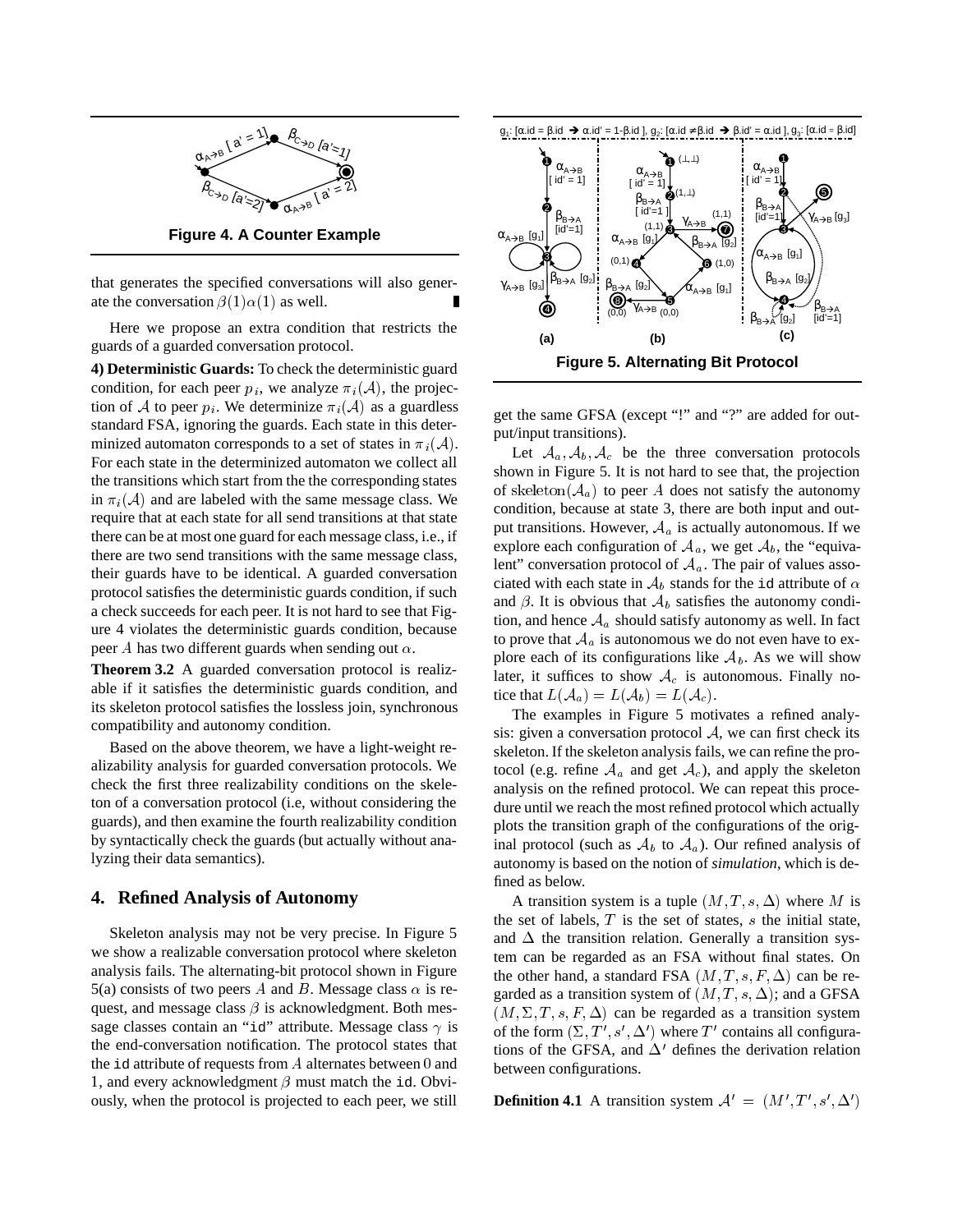is said to *simulate* another  $A = (M, T, s, \Delta)$ , written as  $A \preceq A'$ , if there exists a mapping  $\rho : T \to T'$  and fied  $\rho: M \to M'$  such that for each  $(s, m, t)$  in  $\Delta$  there is a  $(\rho(s), \rho(m), \rho(t))$  in  $\Delta'$ . Two transition systems A and A' are said to be *equivalent*, written as  $A \simeq A'$ , if  $A \preceq A'$  and  $A' \prec A$ .

**Example 4.2** For the three conversation protocols  $A_a$ ,  $A_b$ ,  $A_c$  in Figure 5, the following is true:

skeleton $(\mathcal{A}_b) \preceq$  skeleton $(\mathcal{A}_c) \preceq$  skeleton $(\mathcal{A}_a)$ 

For example, for skeleton( $A_c$ )  $\preceq$  skeleton( $A_a$ ), the mapping  $\rho$  maps states 1, 2, 3, 4, 5 in skeleton( $A_c$ ) to states  $1, 2, 3, 3, 4$  of skeleton( $A_a$ ) respectively, and the mapping  $\rho$  is the identity function which maps each message class to itself.

For another example,  $A_a \preceq$  skeleton( $A_a$ ), and similar relation holds for any GFSA and its skeleton. We can construct the mappings for a GFSA to its skeleton. Since a configuration of GFSA is of the form  $(t, \vec{m})$  where t records the local state and  $\vec{m}$  is a vector of message instances for each message class, for each  $(t, \vec{m})$  mapping  $\rho$  maps it to t in the skeleton. For each message  $m$ , mapping  $\rho$  maps to its class. Finally it is not hard to see that  $A_a \simeq A_b \simeq A_c$ .

Intuitively when AA<sup>0</sup> , each word accepted by <sup>A</sup> will find a corresponding word accepted by  $A'$ , and  $A'$  can contain "more" words than  $A$ . It is not hard to infer the following lemma.

**Lemma 4.3** For any GFSA  $A$ ,  $A \preceq$  skeleton( $A$ ).

**Lemma 4.4** For each GFSA  $A = (M, \Sigma, T, s, F, \Delta)$  on a finite alphabet  $\Sigma$ , there is a standard FSA on alphabet  $\Sigma$ such that  $A \simeq A'$ .

**Theorem 4.5** If  $A \preceq A'$  and  $A'$  is autonomous, then A is to com autonomous.

**Corollary 4.6** A GFSA is autonomous if its skeleton is autonomous.

Based on Corollary 4.6 we have an error-trace guided symbolic analysis algorithm (procedure AnalyzeAutonomy in Figure 6). If the input GFSA is autonomous, AnalyzeAutonomy returns null; otherwise it returns the error trace which is a list of configurations. AnalyzeAutonomy starts from the input GFSA, and refines incrementally. During each cycle, AnalyzeAutonomy analyzes the skeleton of the current GFSA  $A'$ . If the skeleton is autonomous, by Corollary 4.6, AnalyzeAutonomy simply returns and reports that the input GFSA is autonomous; otherwise, AnalyzeAutonomy identifies a pair of input/output transitions which start from the same state and lead to the violation the autonomy. For example, when analysis is applied to the skeleton of Figure 5(a), the two transitions starting at state 3 will be identified. Then procedure Refine is invoked to refine the current GFSA.

```
Procedure AnalyzeAutonomy(A): List
Begin
    \mathcal{A}' = a copy of \mathcal{A};
    While true do
        If skeleton of A' is autonomous Then return null;
       Find a pair (s,(m_1,g_1),t_1),(s,(m_2,g_2),t_2) violating the autonomy
        (A',\text{trace}) = \text{Refine}(A', (s, (m_1, g_1), t_1), (s, (m_2, g_2), t_2));If trace \neq null Then return trace:
   End While
End
Procedure Refine(A, (s, (m_1, g_1), t_1), (s, (m_2, g_2), t_2)) : (GFSA, List)
Begin
   If (\text{Pre}(g_1) \wedge \text{Pre}(g_2)) is satisfiable then
       Path = FindPath(A, s, \text{Pre}(g_1) \wedge \text{Pre}(g_2))If Path \neq null then return (null,Path);
   End If
   Let \mathcal{A}' = (M', T', s_0', F', \Delta') be a copy of \mathcal{A};T' = T' - \{s\} + \{s_1, s_2\}, F' = F' - \{s\} + \{s_1, s_2\};Substitute each (t, (m_j, g_j), s) in \Delta' with (t, (m_j, g_j), s_1) and (t, (m_j, g_j), s_2)Substitute each (s, (m_i, g_j), t) in \Delta' s.t. m_j \neq m_1 and m_j \neq m_2 with
    (s_1, (m_j, g_j), t) and (s_2, (m_j, g_j), t)<br>Substitute (s, (m_1, g_1), t_1) in \Delta' with (s_1, (m_1, g_1), t_1);
    Substitute (s, (m_2, g_2), t_2) in \Delta' with (s_2, (m_1, g_1), t_2);<br>Remove all unreachable transitions;
    return (A', null);
End
```
**Figure 6. Refined Analysis of Autonomy**

The input of Refine are two transitions (with guards  $g_1$ ) and  $g_2$  respectively) which leads to the violation of autonomy on the skeleton. Refine will try to refine the current GFSA by splitting the source state of these two transitions. If refinement succeeds, the refined GFSA is returned; otherwise, a concrete error trace is returned to show that the input GFSA is not autonomous. The first step of Refine is to compute the conjunction of the precondition of the two guards, i.e.,  $Pre(g_1) \wedge Pre(g_2)$ . If the conjunction is satisfiable, it means that there is a possibility that at some configuration both transitions are enabled. Then we call procedure FindPath to find a concrete error trace, which will be explained later. In the case where the conjunction is not satisfiable, we can proceed to the refinement task. We split the source state of the two transitions into two states, and modify the transitions accordingly. Finally we eliminate transitions that cannot be reached during any execution of the GFSA.

**Example 4.7** When procedure Refine is applied to Figure 5(a), and the two transitions starting at state 3, it first compute the conjunction of two preconditions:  $\alpha$  id  $\neq \beta$  id  $\wedge$  $\alpha$  *id* =  $\beta$  *id*. Obviously the conjunction is not satisfiable. Then state 3 is split into two states, (state 3 and 4 in Figure 5(c)), and transitions are modified accordingly. Finally, unreachable transitions (dotted arrows in Figure 5(c)) are removed, and we get the GFSA in Figure 5(c).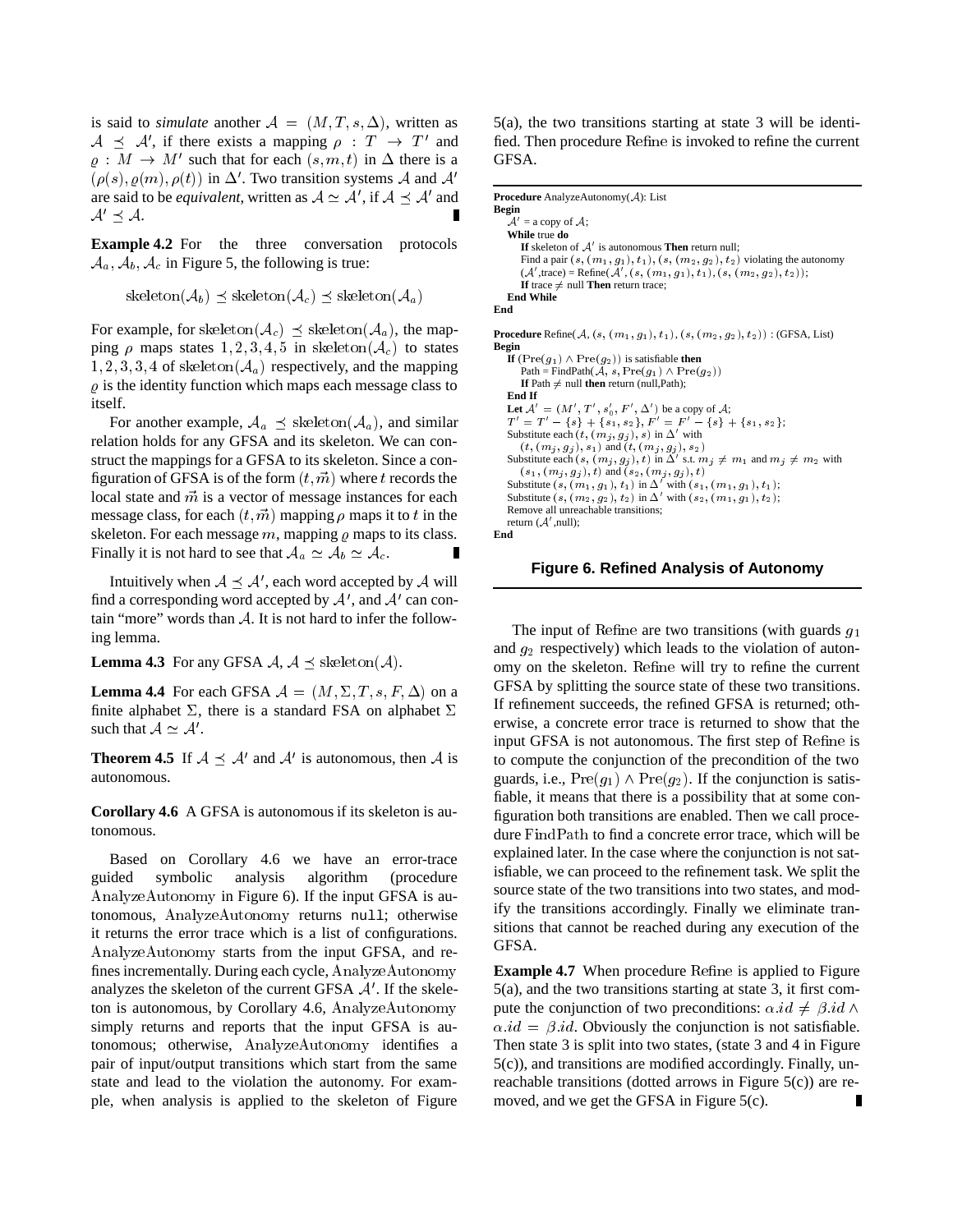

The precondition operator Pre is standard operator in symbolic model checking, in which, first, all primed variables in the formula  $g$  are existentially quantified, and then they are eliminated using existential quantifier elimination. For example given a constraint g as " $a = 1 \wedge b' = 1$ ", its precondition is  $Pre(g) = \exists_{a'} \exists_{b'} (a = 1 \land b' = 1)$ , which is equivalent to " $a = 1$ ".

Procedure FindPath has three inputs: a GFSA <sup>A</sup>, a state s in  $A$ , and a symbolic constraint  $g$ . FindPath will locate an error trace (a list of configurations) which starts from the initial state of  $A$ , and finally reaches s in a configuration satisfying constraint  $g$ . The algorithm of FindPath is a variation of the standard symbolic model checking algorithm to explore reachable states. Details of FindPath can be found in [7]. Finally to reason about the correctness of the algorithm in Figure 6, the following Lemma is crucial.

**Lemma 4.8** After procedure Refine successfully refines a GFSA  $\mathcal{A}$ , and let the result be  $\mathcal{A}'$ . The following is true:  $L(\mathcal{A}') = L(\mathcal{A})$  and  $\mathcal{A}' \simeq \mathcal{A}$ .

Complexity of the algorithms in Figure 6 depends on the data domains associated with the input GFSA. When the message alphabet of a guarded conversation protocol is finite, algorithms in Figure 6 are guaranteed to terminate. For infinite domains, a constant loop limit can be used to terminate Procedure FindPath by force, which will result in a conservative analysis algorithm.

# **5. Symbolic Analysis of Lossless Join and Synchronous Compatibility**

Now one natural question is: Can we apply a similar analysis algorithm to lossless join and synchronous compatibility conditions? The answer is negative, and the reason is explained below.

**Example 5.1** Figure 4 is an example where the skeleton is lossless join, however the guarded conversation protocol is not. Figure 7(a) is an example where the protocol is lossless join, while its skeleton is not. There are four peers  $A, B, C, D$  in Figure 7(a), and all message classes consist of a single attribute a. In the beginning, peer  $D$  informs

peer  $A$  and  $B$  about which path to take by the value of attribute a (1 for left branch or 2 for right branch). Then A and B knows who is going to send the last message ( $\alpha$  or  $\beta$ ), so there is no ambiguity. It can be verified that the protocol is lossless join. However the skeleton of Figure 7(a) is obviously not lossless join, because  $\eta \gamma \alpha$  is included in its join closure.

**Example 5.2** If we make the message  $\beta$  in Figure 4 from peer  $C$  to  $A$ , the modified Figure 4 is an example which is not synchronous compatible, yet its skeleton is synchronous compatible. Figure 7(b) is another example, where the guarded conversation protocol is actually synchronous compatible however its skeleton is not, because after the partial conversation  $\lambda \alpha$ , peer B is ready to send  $\gamma$  however peer  $C$  is not receptive to it.

The two examples above imply that we cannot conclude a guarded conversation protocol is lossless join or not based on the lossless join check on its skeleton. Same observation applies to synchronous compatibility and realizability as well. Due to the lack of results like Corollary 4.6, we do not have refined analysis for lossless join and synchronous compatibility. However, we do have a symbolic analysis algorithm for these two conditions, though the cost is greater. The analysis for lossless join is based on the following theoretical observation.

Recall that each GFSA  $A$  can be regarded as a transition system, and can be represented symbolically (details are given in [7]). Let  $\mathcal{T}(\mathcal{A})$  denote the symbolic transition system derived from  $A$ . From the initial configuration, we can compute all the reachable configurations of  $\mathcal{T}(\mathcal{A})$ , and let set of reachable configurations be  $S^{\mathcal{A}}$ . We have the following result.

**Lemma 5.3** Let  $A_1$  and  $A_2$  be two guarded conversation protocols. The following statement is true:

$$
(L(\mathcal{A}_1) \subseteq L(\mathcal{A}_2)) \Leftrightarrow (S^{\mathcal{A}_1} \wedge \mathcal{T}(\mathcal{A}_1) \Rightarrow S^{\mathcal{A}_2} \wedge \mathcal{T}(\mathcal{A}_2))
$$

Lemma 5.3 naturally implies the symbolic analysis algorithm in Figure 8.

| <b>Procedure</b> AnalyzeJoin( $A$ ): boolean                                                                           |
|------------------------------------------------------------------------------------------------------------------------|
| Begin                                                                                                                  |
| Construct Cartesian product of projections of A, let it be $A'$ .                                                      |
| Compute $S^{\mathcal{A}}$ and $S^{\mathcal{A}'}$ .                                                                     |
| return $S^{\mathcal{A}} \wedge \mathcal{T}(\mathcal{A}) \Rightarrow S^{\mathcal{A}'} \wedge \mathcal{T}(\mathcal{A}')$ |
| End                                                                                                                    |

# **Figure 8. Symbolic Analysis of Lossless Join**

It is not hard to see that given a GFSA <sup>A</sup>, when its alphabet is finite, algorithm shown in Figure 8 is decidable. When infinite domains are used, we can simply compute